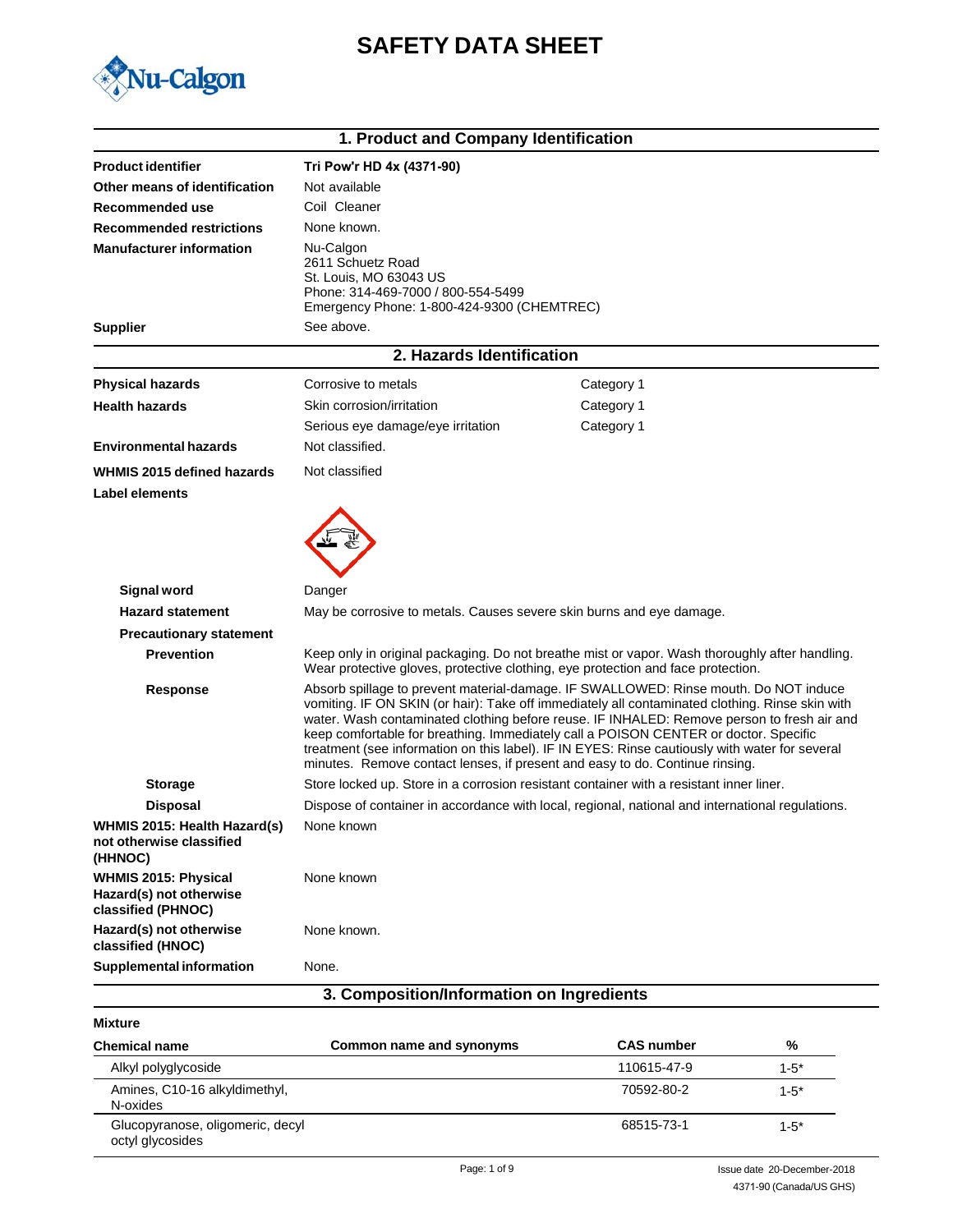| <b>Chemical name</b>                                                         | Common name and synonyms                                                                                                                                                                                                                                                                                                                                                                                                                                             | <b>CAS number</b> | %         |
|------------------------------------------------------------------------------|----------------------------------------------------------------------------------------------------------------------------------------------------------------------------------------------------------------------------------------------------------------------------------------------------------------------------------------------------------------------------------------------------------------------------------------------------------------------|-------------------|-----------|
| Potassium carbonate                                                          |                                                                                                                                                                                                                                                                                                                                                                                                                                                                      | 584-08-7          | $1 - 5*$  |
| Potassium hydroxide                                                          |                                                                                                                                                                                                                                                                                                                                                                                                                                                                      | 1310-58-3         | $5 - 10*$ |
| Silicic acid, sodium salt                                                    |                                                                                                                                                                                                                                                                                                                                                                                                                                                                      | 1344-09-8         | $5 - 10*$ |
| <b>Composition comments</b>                                                  | All concentrations are in percent by weight unless ingredient is a gas. Gas concentrations are in percent by volume.<br>US GHS: The exact percentage (concentration) of composition has been withheld as a trade<br>secret in accordance with paragraph (i) of §1910.1200.<br>*CANADA GHS: The exact percentage (concentration) of composition has been withheld as a<br>trade secret.                                                                               |                   |           |
|                                                                              | 4. First Aid Measures                                                                                                                                                                                                                                                                                                                                                                                                                                                |                   |           |
| <b>Inhalation</b>                                                            | IF INHALED: Remove person to fresh air and keep comfortable for breathing. Immediately call a<br>POISON CENTER or doctor.                                                                                                                                                                                                                                                                                                                                            |                   |           |
| <b>Skin contact</b>                                                          | IF ON SKIN (or hair): Take off immediately all contaminated clothing. Rinse skin with water.<br>Immediately call a POISON CENTER or doctor. Specific treatment (see information on this label).<br>Wash contaminated clothing before reuse.                                                                                                                                                                                                                          |                   |           |
| Eye contact                                                                  | IF IN EYES: Rinse cautiously with water for several minutes. Remove contact lenses, if present<br>and easy to do. Continue rinsing. Immediately call a POISON CENTER or doctor.                                                                                                                                                                                                                                                                                      |                   |           |
| Ingestion                                                                    | IF SWALLOWED: Rinse mouth. Do NOT induce vomiting. Immediately call a POISON CENTER or<br>doctor.                                                                                                                                                                                                                                                                                                                                                                    |                   |           |
| <b>Most important</b><br>symptoms/effects, acute and<br>delayed              | Burning pain and severe corrosive skin damage. Causes serious eye damage. Symptoms may<br>include stinging, tearing, redness, swelling, and blurred vision. Permanent eye damage including<br>blindness could result.                                                                                                                                                                                                                                                |                   |           |
| Indication of immediate<br>medical attention and special<br>treatment needed | Provide general supportive measures and treat symptomatically.                                                                                                                                                                                                                                                                                                                                                                                                       |                   |           |
| <b>General information</b>                                                   | If you feel unwell, seek medical advice (show the label where possible). Ensure that medical<br>personnel are aware of the material(s) involved and take precautions to protect themselves. Show<br>this safety data sheet to the doctor in attendance. Avoid contact with eyes and skin. Wear rubber<br>gloves and chemical splash goggles. Keep out of reach of children.                                                                                          |                   |           |
|                                                                              | 5. Fire Fighting Measures                                                                                                                                                                                                                                                                                                                                                                                                                                            |                   |           |
| Suitable extinguishing media                                                 | Foam. Carbon dioxide. Dry chemical.                                                                                                                                                                                                                                                                                                                                                                                                                                  |                   |           |
| Unsuitable extinguishing<br>media                                            | Do not use water jet as an extinguisher, as this will spread the fire.                                                                                                                                                                                                                                                                                                                                                                                               |                   |           |
| Specific hazards arising from<br>the chemical                                | Firefighters should wear a self-contained breathing apparatus.                                                                                                                                                                                                                                                                                                                                                                                                       |                   |           |
| Special protective equipment<br>and precautions for firefighters             | Firefighters should wear full protective clothing including self-contained breathing apparatus.                                                                                                                                                                                                                                                                                                                                                                      |                   |           |
| <b>Fire-fighting</b><br>equipment/instructions                               | Move containers from fire area if you can do so without risk.                                                                                                                                                                                                                                                                                                                                                                                                        |                   |           |
| <b>Specific methods</b>                                                      | Use standard firefighting procedures and consider the hazards of other involved materials.                                                                                                                                                                                                                                                                                                                                                                           |                   |           |
| <b>Hazardous combustion</b><br>products                                      | May include and are not limited to: Oxides of carbon. Oxides of nitrogen.                                                                                                                                                                                                                                                                                                                                                                                            |                   |           |
|                                                                              | <b>6. Accidental Release Measures</b>                                                                                                                                                                                                                                                                                                                                                                                                                                |                   |           |
| Personal precautions,<br>protective equipment and<br>emergency procedures    | Keep unnecessary personnel away. Keep people away from and upwind of spill/leak. Wear<br>appropriate protective equipment and clothing during clean-up. Do not breathe mist or vapor. Do<br>not touch damaged containers or spilled material unless wearing appropriate protective clothing.<br>Ensure adequate ventilation. Local authorities should be advised if significant spillages cannot be<br>contained. For personal protection, see section 8 of the SDS. |                   |           |
| <b>Methods and materials for</b><br>containment and cleaning up              | Stop leak if you can do so without risk. Prevent entry into waterways, sewer, basements or<br>confined areas.                                                                                                                                                                                                                                                                                                                                                        |                   |           |
|                                                                              | Large Spills: Dike the spilled material, where this is possible. Cover with plastic sheet to prevent<br>spreading. Absorb spillage to prevent material damage. Use a non-combustible material like<br>vermiculite, sand or earth to soak up the product and place into a container for later disposal.<br>Following product recovery, flush area with water.                                                                                                         |                   |           |
|                                                                              | Small Spills: Wipe up with absorbent material (e.g. cloth, fleece). Clean surface thoroughly to<br>remove residual contamination.                                                                                                                                                                                                                                                                                                                                    |                   |           |
|                                                                              | Never return spills to original containers for re-use. For waste disposal, see section 13 of the SDS.                                                                                                                                                                                                                                                                                                                                                                |                   |           |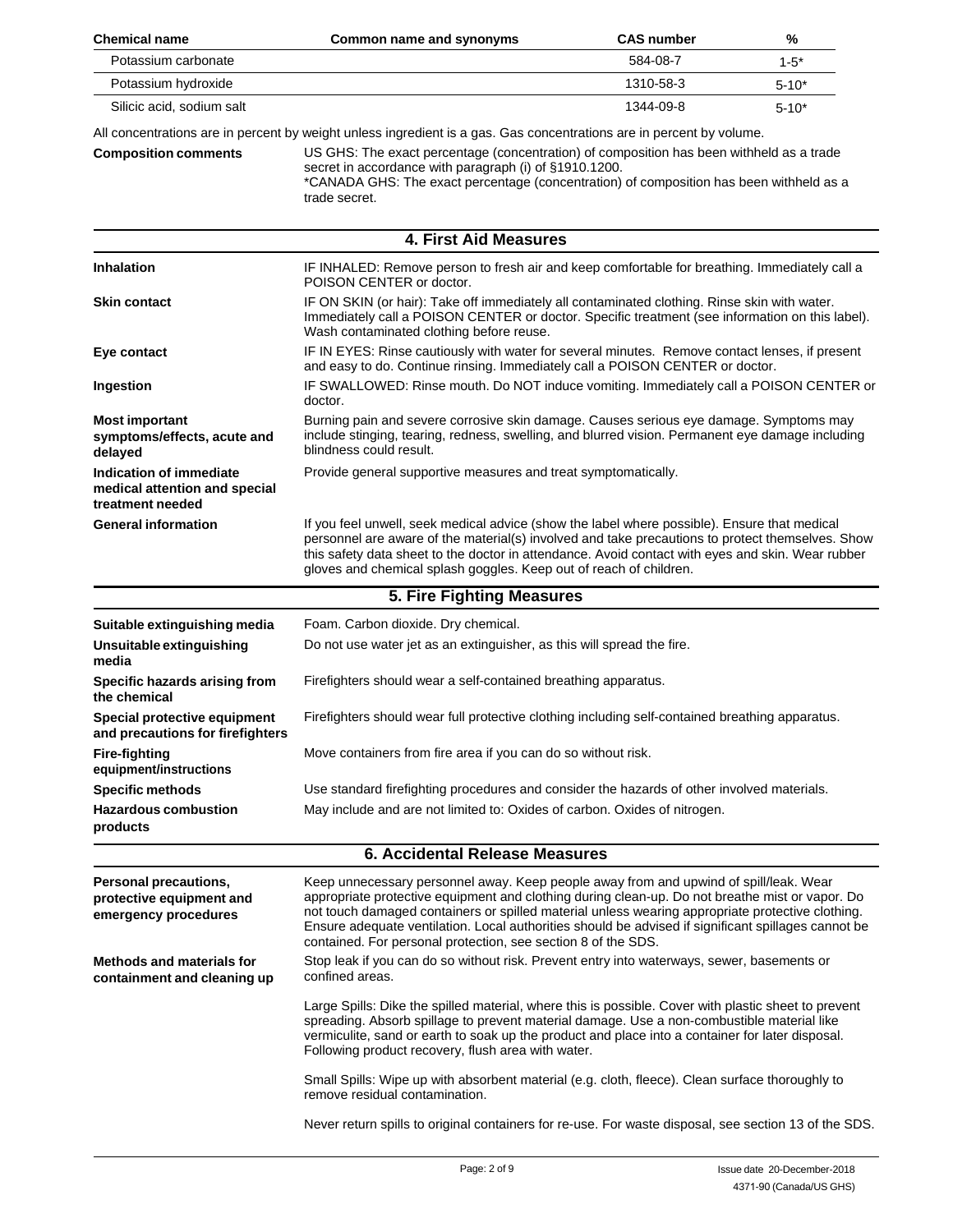| 7. Handling and Storage                                         |                                                                                                                                                                                                                                                                                                                                                                   |  |
|-----------------------------------------------------------------|-------------------------------------------------------------------------------------------------------------------------------------------------------------------------------------------------------------------------------------------------------------------------------------------------------------------------------------------------------------------|--|
| Precautions for safe handling                                   | Use only with adequate ventilation. Do not breathe mist or vapor. Do not get in eyes, on skin, or on<br>clothing. Avoid prolonged exposure. Wear appropriate personal protective equipment. Wash<br>thoroughly after handling. Use good industrial hygiene practices in handling this material. Keep<br>container tightly closed. When using do not eat or drink. |  |
| Conditions for safe storage,<br>including any incompatibilities | Store locked up. Store in a cool, dry place out of direct sunlight. Store in a corrosion resistant<br>container with a resistant inner liner. Store in a closed container away from incompatible materials.<br>Store away from incompatible materials (see Section 10 of the SDS). Keep out of reach of<br>children.                                              |  |
| 8. Exposure Controls/Personal Protection                        |                                                                                                                                                                                                                                                                                                                                                                   |  |

#### **Occupational exposure limits**

| <b>Components</b>                           | Canada. Alberta OELs (Occupational Health & Safety Code, Schedule 1, Table 2)<br>Type     | Value                                                                                                                                                                                                                                                                                                                                                                                                  |
|---------------------------------------------|-------------------------------------------------------------------------------------------|--------------------------------------------------------------------------------------------------------------------------------------------------------------------------------------------------------------------------------------------------------------------------------------------------------------------------------------------------------------------------------------------------------|
| Potassium hydroxide (CAS<br>1310-58-3)      | Ceiling                                                                                   | $2$ mg/m $3$                                                                                                                                                                                                                                                                                                                                                                                           |
| Safety Regulation 296/97, as amended)       |                                                                                           | Canada. British Columbia OELs. (Occupational Exposure Limits for Chemical Substances, Occupational Health and                                                                                                                                                                                                                                                                                          |
| <b>Components</b>                           | <b>Type</b>                                                                               | Value                                                                                                                                                                                                                                                                                                                                                                                                  |
| Potassium hydroxide (CAS<br>1310-58-3)      | Ceiling                                                                                   | $2$ mg/m $3$                                                                                                                                                                                                                                                                                                                                                                                           |
| <b>Components</b>                           | Canada. Manitoba OELs (Reg. 217/2006, The Workplace Safety And Health Act)<br><b>Type</b> | Value                                                                                                                                                                                                                                                                                                                                                                                                  |
| Potassium hydroxide (CAS<br>1310-58-3)      | Ceiling                                                                                   | $2 \text{ mg/m}$                                                                                                                                                                                                                                                                                                                                                                                       |
|                                             | Canada. Ontario OELs. (Control of Exposure to Biological or Chemical Agents)              |                                                                                                                                                                                                                                                                                                                                                                                                        |
| <b>Components</b>                           | <b>Type</b>                                                                               | Value                                                                                                                                                                                                                                                                                                                                                                                                  |
| Potassium hydroxide (CAS<br>1310-58-3)      | Ceiling                                                                                   | $2 \text{ mg/m}$                                                                                                                                                                                                                                                                                                                                                                                       |
|                                             |                                                                                           | Canada. Quebec OELs. (Ministry of Labor - Regulation Respecting the Quality of the Work Environment)                                                                                                                                                                                                                                                                                                   |
| <b>Components</b>                           | <b>Type</b>                                                                               | Value                                                                                                                                                                                                                                                                                                                                                                                                  |
| Potassium hydroxide (CAS<br>1310-58-3)      | Ceiling                                                                                   | $2 \text{ mg/m}$                                                                                                                                                                                                                                                                                                                                                                                       |
|                                             | Canada. Saskatchewan OELs (Occupational Health and Safety Regulations, 1996, Table 21)    |                                                                                                                                                                                                                                                                                                                                                                                                        |
| <b>Components</b>                           | <b>Type</b>                                                                               | Value                                                                                                                                                                                                                                                                                                                                                                                                  |
| Potassium hydroxide (CAS 1310-58-<br>3)     | Ceiling                                                                                   | $2$ mg/m $3$                                                                                                                                                                                                                                                                                                                                                                                           |
| US. ACGIH Threshold Limit Values            |                                                                                           |                                                                                                                                                                                                                                                                                                                                                                                                        |
|                                             |                                                                                           |                                                                                                                                                                                                                                                                                                                                                                                                        |
| <b>Components</b>                           | <b>Type</b>                                                                               | Value                                                                                                                                                                                                                                                                                                                                                                                                  |
| Potassium hydroxide (CAS<br>1310-58-3)      | Ceiling                                                                                   | $2$ mg/m $3$                                                                                                                                                                                                                                                                                                                                                                                           |
| US. NIOSH: Pocket Guide to Chemical Hazards |                                                                                           |                                                                                                                                                                                                                                                                                                                                                                                                        |
| <b>Components</b>                           | <b>Type</b>                                                                               | Value                                                                                                                                                                                                                                                                                                                                                                                                  |
| Potassium hydroxide (CAS<br>1310-58-3)      | Ceiling                                                                                   | $2$ mg/m $3$                                                                                                                                                                                                                                                                                                                                                                                           |
| <b>Biological limit values</b>              | No biological exposure limits noted for the ingredient(s).                                |                                                                                                                                                                                                                                                                                                                                                                                                        |
| <b>Exposure guidelines</b>                  | ACGIH.                                                                                    | Chemicals listed in section 3 that are not listed here do not have established limit values for                                                                                                                                                                                                                                                                                                        |
| Appropriate engineering<br>controls         |                                                                                           | Good general ventilation (typically 10 air changes per hour) should be used. Ventilation rates<br>should be matched to conditions. If applicable, use process enclosures, local exhaust ventilation,<br>or other engineering controls to maintain airborne levels below recommended exposure limits. If<br>exposure limits have not been established, maintain airborne levels to an acceptable level. |
|                                             | Individual protection measures, such as personal protective equipment                     |                                                                                                                                                                                                                                                                                                                                                                                                        |
| <b>Eye/face protection</b>                  | Wear safety glasses with side shields (or goggles) and a face shield.                     |                                                                                                                                                                                                                                                                                                                                                                                                        |
| <b>Skin protection</b>                      |                                                                                           |                                                                                                                                                                                                                                                                                                                                                                                                        |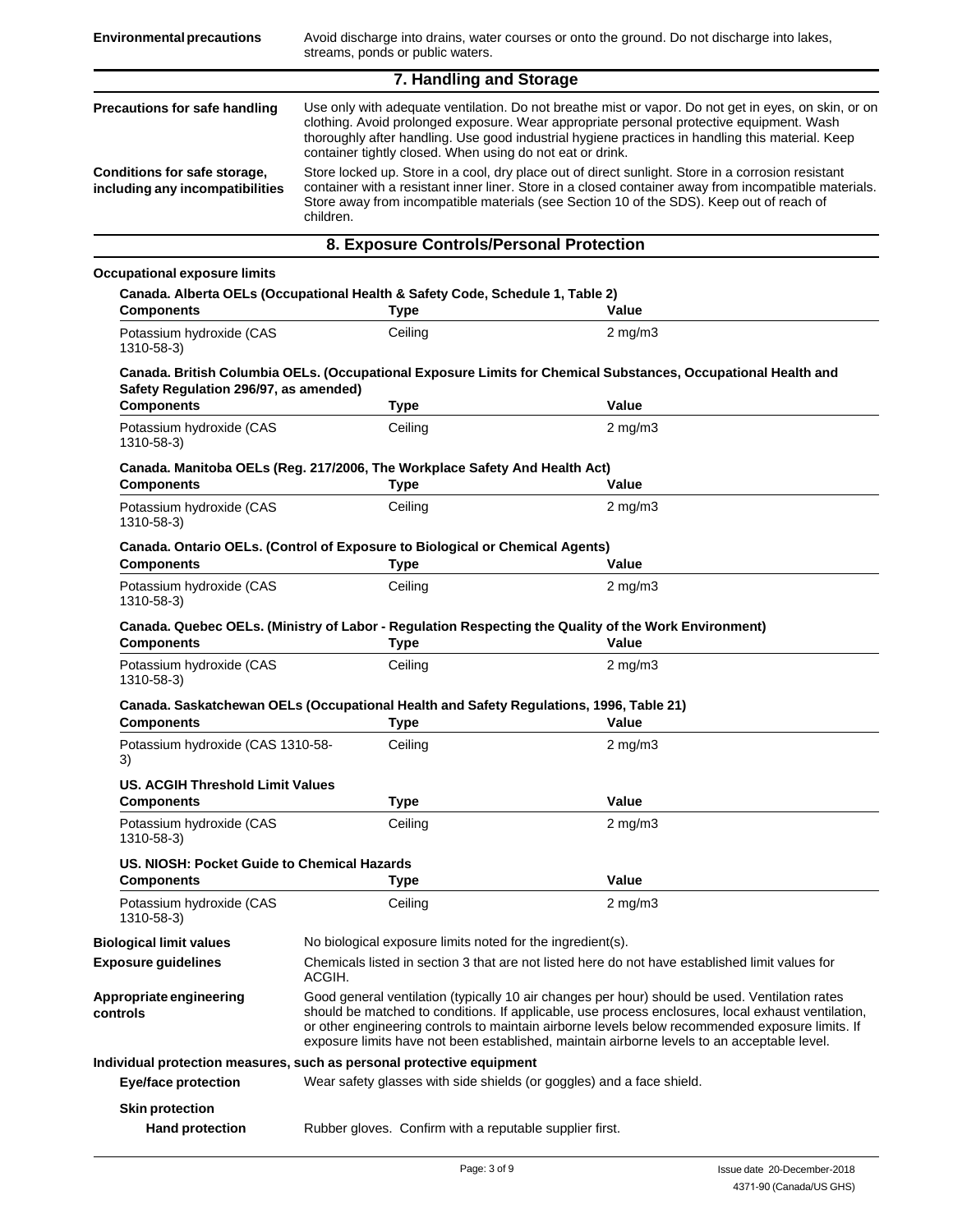| Other                                    | Wear appropriate chemical resistant clothing. As required by employer code.                                                                                                                                                                                                                                                                               |  |
|------------------------------------------|-----------------------------------------------------------------------------------------------------------------------------------------------------------------------------------------------------------------------------------------------------------------------------------------------------------------------------------------------------------|--|
| <b>Respiratory protection</b>            | Where exposure quideline levels may be exceeded, use an approved NIOSH respirator.<br>Respirator should be selected by and used under the direction of a trained health and safety<br>professional following requirements found in OSHA's respirator standard (29 CFR 1910.134).<br>CAN/CSA-Z94.4 and ANSI's standard for respiratory protection (Z88.2). |  |
| <b>Thermal hazards</b>                   | Not applicable.                                                                                                                                                                                                                                                                                                                                           |  |
| <b>General hygiene</b><br>considerations | When using do not eat or drink.                                                                                                                                                                                                                                                                                                                           |  |
| 9. Physical and Chemical Properties      |                                                                                                                                                                                                                                                                                                                                                           |  |

| Appearance                                        | Clear              |
|---------------------------------------------------|--------------------|
| <b>Physical state</b>                             | Liquid.            |
| <b>Form</b>                                       | Liquid             |
| Color                                             | Orange             |
| Odor                                              | Pine               |
| Odor threshold                                    | Not available.     |
| pH                                                | 13.6 (Concentrate) |
| Melting point/freezing point                      | Not available.     |
| Initial boiling point and boiling<br>range        | Not available.     |
| Pour point                                        | Not available.     |
| <b>Specific gravity</b>                           | Not available.     |
| <b>Partition coefficient</b><br>(n-octanol/water) | Not available.     |
| <b>Flash point</b>                                | Not available.     |
| <b>Evaporation rate</b>                           | Not available.     |
| Flammability (solid, gas)                         | Not applicable.    |
| Upper/lower flammability or explosive limits      |                    |
| <b>Flammability limit - lower</b><br>(%)          | Not available.     |
| <b>Flammability limit - upper</b><br>$(\%)$       | Not available.     |
| Explosive limit - lower (%)                       | Not available.     |
| Explosive limit - upper (%)                       | Not available.     |
| Vapor pressure                                    | Not available.     |
| Vapor density                                     | Not available.     |
| <b>Relative density</b>                           | Not available.     |
| Solubility(ies)                                   | Not available.     |
| <b>Auto-ignition temperature</b>                  | Not available.     |
| <b>Decomposition temperature</b>                  | Not available.     |
| <b>Viscosity</b>                                  | Not available.     |
| <b>Other information</b>                          |                    |
| <b>Explosive properties</b>                       | Not explosive.     |
| <b>Oxidizing properties</b>                       | Not oxidizing.     |
|                                                   |                    |

## **10. Stability and Reactivity**

| <b>Reactivity</b>                            | May be corrosive to metals. Reacts violently with acids. This product may react with strong<br>oxidizing agents. |
|----------------------------------------------|------------------------------------------------------------------------------------------------------------------|
| <b>Possibility of hazardous</b><br>reactions | Hazardous polymerization does not occur.                                                                         |
| <b>Chemical stability</b>                    | Stable under recommended storage conditions.                                                                     |
| <b>Conditions to avoid</b>                   | Do not mix with other chemicals.                                                                                 |
| Incompatible materials                       | Acids. Strong oxidizing agents. Metals.                                                                          |
| <b>Hazardous decomposition</b><br>products   | May include and are not limited to: Oxides of carbon. Oxides of nitrogen.                                        |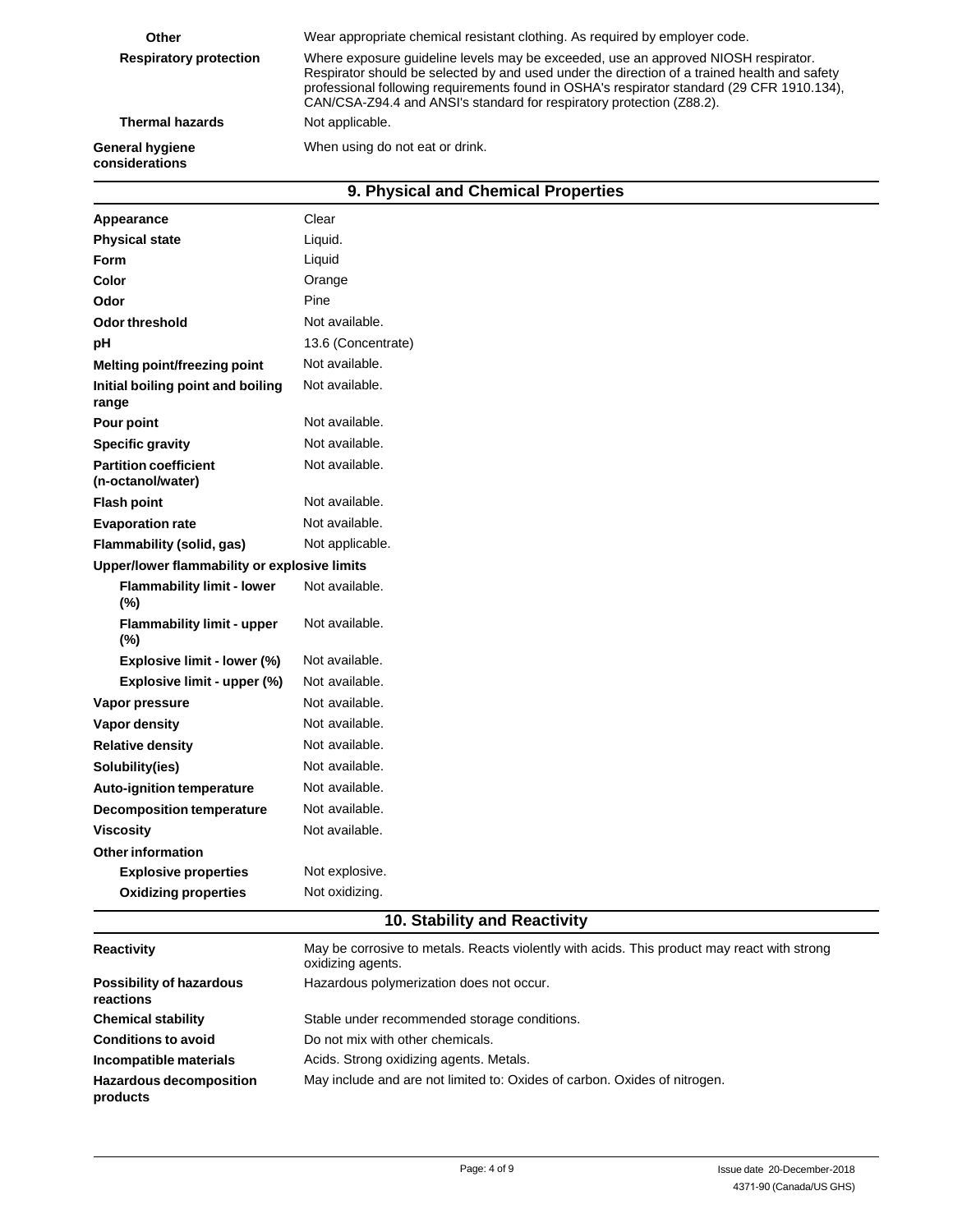### **11. Toxicological Information**

| <b>Routes of exposure</b>                                                          | Eye, Skin contact, Inhalation, Ingestion.                                                                                                                                                                             |                                          |  |  |
|------------------------------------------------------------------------------------|-----------------------------------------------------------------------------------------------------------------------------------------------------------------------------------------------------------------------|------------------------------------------|--|--|
| Information on likely routes of exposure                                           |                                                                                                                                                                                                                       |                                          |  |  |
| Ingestion                                                                          | Causes digestive tract burns. May cause stomach distress, nausea or vomiting.                                                                                                                                         |                                          |  |  |
| Inhalation                                                                         | May cause irritation to the respiratory system. Prolonged inhalation may be harmful.                                                                                                                                  |                                          |  |  |
| <b>Skin contact</b>                                                                | Causes severe skin burns.                                                                                                                                                                                             |                                          |  |  |
| Eye contact                                                                        | Causes serious eye damage.                                                                                                                                                                                            |                                          |  |  |
| Symptoms related to the<br>physical, chemical and<br>toxicological characteristics | Burning pain and severe corrosive skin damage. Causes serious eye damage. Symptoms may<br>include stinging, tearing, redness, swelling, and blurred vision. Permanent eye damage including<br>blindness could result. |                                          |  |  |
| Information on toxicological effects                                               |                                                                                                                                                                                                                       |                                          |  |  |
| <b>Acute toxicity</b>                                                              |                                                                                                                                                                                                                       |                                          |  |  |
| <b>Components</b>                                                                  | <b>Species</b>                                                                                                                                                                                                        | <b>Test Results</b>                      |  |  |
| Alkyl polyglycoside (CAS 110615-47-9)<br><b>Acute</b><br>Dermal<br>LD50            | Rabbit                                                                                                                                                                                                                | > 2000 mg/kg, 24 Hours, ECHA             |  |  |
| Inhalation<br>LC50                                                                 | Not available                                                                                                                                                                                                         |                                          |  |  |
| Oral<br>LD50                                                                       | Rat                                                                                                                                                                                                                   | > 5000 mg/kg, ECHA<br>> 2000 mg/kg, ECHA |  |  |
| Amines, C10-16 alkyldimethyl, N-oxides (CAS 70592-80-2)                            |                                                                                                                                                                                                                       |                                          |  |  |
| Acute<br>Dermal<br>LD50                                                            | Not available                                                                                                                                                                                                         |                                          |  |  |
| Inhalation<br><b>LC50</b>                                                          | Not available                                                                                                                                                                                                         |                                          |  |  |
| Oral<br>LD50                                                                       | Rat                                                                                                                                                                                                                   | 1330 mg/kg, Charlotte Products           |  |  |
|                                                                                    | Glucopyranose, oligomeric, decyl octyl glycosides (CAS 68515-73-1)                                                                                                                                                    |                                          |  |  |
| Acute                                                                              |                                                                                                                                                                                                                       |                                          |  |  |
| Dermal<br>LD50                                                                     | Rabbit                                                                                                                                                                                                                | > 2000 mg/kg, 24 Hours, ECHA             |  |  |
| Inhalation<br><b>LC50</b>                                                          | Not available                                                                                                                                                                                                         |                                          |  |  |
| Oral<br>LD50                                                                       | Rat                                                                                                                                                                                                                   | > 5000 mg/kg, ECHA<br>> 2000 mg/kg, BASF |  |  |
| Potassium carbonate (CAS 584-08-7)                                                 |                                                                                                                                                                                                                       |                                          |  |  |
| <b>Acute</b><br>Dermal<br>LD50                                                     | Rabbit                                                                                                                                                                                                                | > 2000 mg/kg, 24 Hours, ECHA             |  |  |
| Inhalation<br><b>LC50</b>                                                          | Rat                                                                                                                                                                                                                   | > 5 mg/L, 4.5 Hours, Armand              |  |  |
| Oral                                                                               |                                                                                                                                                                                                                       |                                          |  |  |
| LD50                                                                               | Mouse                                                                                                                                                                                                                 | 2570 mg/kg, HSDB                         |  |  |
|                                                                                    | Rat                                                                                                                                                                                                                   | > 2000 mg/kg, ECHA                       |  |  |
|                                                                                    |                                                                                                                                                                                                                       | 2100 mg/kg, ECHA                         |  |  |
|                                                                                    |                                                                                                                                                                                                                       | 1983 mg/kg, ECHA                         |  |  |
|                                                                                    |                                                                                                                                                                                                                       |                                          |  |  |
|                                                                                    |                                                                                                                                                                                                                       | 1900 mg/kg, ECHA                         |  |  |
|                                                                                    |                                                                                                                                                                                                                       | 1870 mg/kg, LOLI                         |  |  |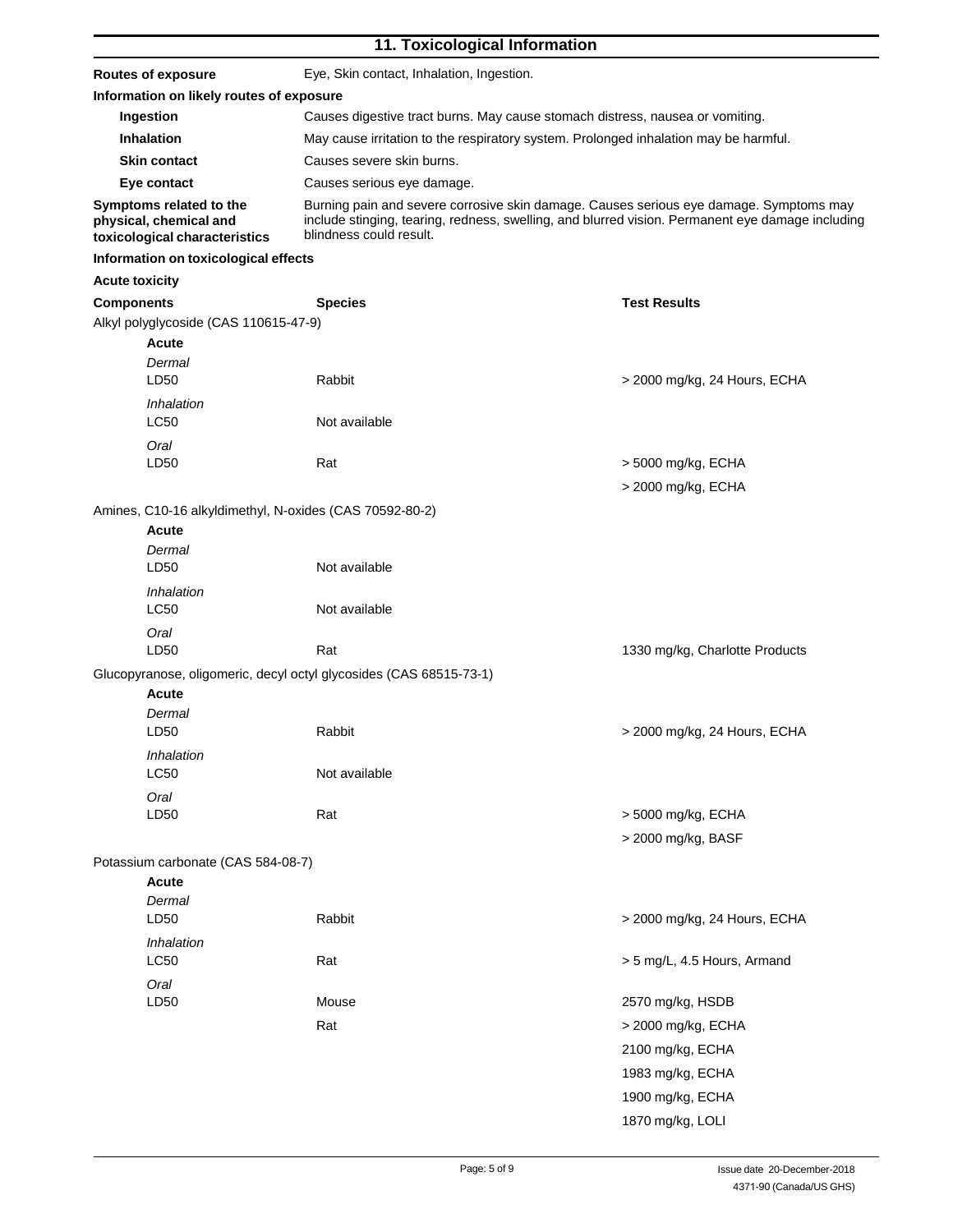| <b>Components</b>                   |                                                       | <b>Species</b>                                                               |          | <b>Test Results</b>                                 |
|-------------------------------------|-------------------------------------------------------|------------------------------------------------------------------------------|----------|-----------------------------------------------------|
| Potassium hydroxide (CAS 1310-58-3) |                                                       |                                                                              |          |                                                     |
|                                     | Acute                                                 |                                                                              |          |                                                     |
|                                     | Dermal                                                |                                                                              |          |                                                     |
|                                     | LD50                                                  | Not available                                                                |          |                                                     |
|                                     | Inhalation                                            |                                                                              |          |                                                     |
|                                     | LC50                                                  | Not available                                                                |          |                                                     |
|                                     | Oral                                                  |                                                                              |          |                                                     |
|                                     | LD50                                                  | Rat                                                                          |          | 388 mg/kg, ECHA                                     |
|                                     |                                                       |                                                                              |          | 365 mg/kg, ECHA                                     |
|                                     |                                                       |                                                                              |          | 333 mg/kg, ECHA                                     |
|                                     |                                                       |                                                                              |          | 273 mg/kg                                           |
|                                     | Silicic acid, sodium salt (CAS 1344-09-8)             |                                                                              |          |                                                     |
|                                     | Acute                                                 |                                                                              |          |                                                     |
|                                     | Dermal                                                |                                                                              |          |                                                     |
|                                     | LD50                                                  | Rat                                                                          |          | > 5000 mg/kg, 24 Hours, ECHA                        |
|                                     | Inhalation                                            |                                                                              |          |                                                     |
|                                     | <b>LC50</b>                                           | Rat                                                                          |          | > 2.1 mg/L, 4 Hours, ECHA                           |
|                                     | Oral                                                  |                                                                              |          |                                                     |
|                                     | LD50                                                  | Mouse                                                                        |          | 1100 mg/kg, Toxic and Hazardous                     |
|                                     |                                                       |                                                                              |          | Industrial Chemicals Safety Manual. Tokyo,<br>Japan |
|                                     |                                                       |                                                                              |          |                                                     |
|                                     |                                                       | Rat                                                                          |          | 5150 mg/kg, ECHA                                    |
|                                     |                                                       |                                                                              |          | 3400 mg/kg, ECHA                                    |
|                                     |                                                       |                                                                              |          | 1.1 g/kg, HSDB                                      |
|                                     | <b>Skin corrosion/irritation</b>                      | Causes severe skin burns and eye damage.                                     |          |                                                     |
|                                     | <b>Exposure minutes</b>                               | Not available.                                                               |          |                                                     |
|                                     | Erythema value                                        | Not available.                                                               |          |                                                     |
|                                     | Oedema value                                          | Not available.                                                               |          |                                                     |
| irritation                          | Serious eye damage/eye                                | Causes serious eye damage.                                                   |          |                                                     |
|                                     | <b>Corneal opacity value</b>                          | Not available.                                                               |          |                                                     |
|                                     | <b>Iris lesion value</b>                              | Not available.                                                               |          |                                                     |
| value                               | <b>Conjunctival reddening</b>                         | Not available.                                                               |          |                                                     |
|                                     | Conjunctival oedema value                             | Not available.                                                               |          |                                                     |
|                                     | Recover days                                          | Not available.                                                               |          |                                                     |
|                                     | Respiratory or skin sensitization                     |                                                                              |          |                                                     |
|                                     | <b>Canada - Alberta OELs: Irritant</b>                |                                                                              |          |                                                     |
|                                     | Potassium hydroxide (CAS 1310-58-3)                   |                                                                              | Irritant |                                                     |
|                                     | <b>Respiratory sensitization</b>                      | Not a respiratory sensitizer.                                                |          |                                                     |
|                                     | <b>Skin sensitization</b>                             | This product is not expected to cause skin sensitization.                    |          |                                                     |
| <b>Mutagenicity</b>                 |                                                       | Non-hazardous by WHMIS/OSHA criteria.                                        |          |                                                     |
|                                     | Carcinogenicity                                       | Non-hazardous by WHMIS/OSHA criteria.                                        |          |                                                     |
|                                     |                                                       | US. OSHA Specifically Regulated Substances (29 CFR 1910.1001-1050)           |          |                                                     |
|                                     | Not listed.                                           |                                                                              |          |                                                     |
|                                     | <b>Reproductive toxicity</b>                          | This product is not expected to cause reproductive or developmental effects. |          |                                                     |
| <b>Teratogenicity</b>               |                                                       | Non-hazardous by WHMIS/OSHA criteria.                                        |          |                                                     |
|                                     | Specific target organ toxicity -<br>single exposure   | Not classified.                                                              |          |                                                     |
|                                     | Specific target organ toxicity -<br>repeated exposure | Not classified.                                                              |          |                                                     |
|                                     | <b>Aspiration hazard</b>                              | Not an aspiration hazard.                                                    |          |                                                     |
|                                     | <b>Chronic effects</b>                                | Prolonged inhalation may be harmful.                                         |          |                                                     |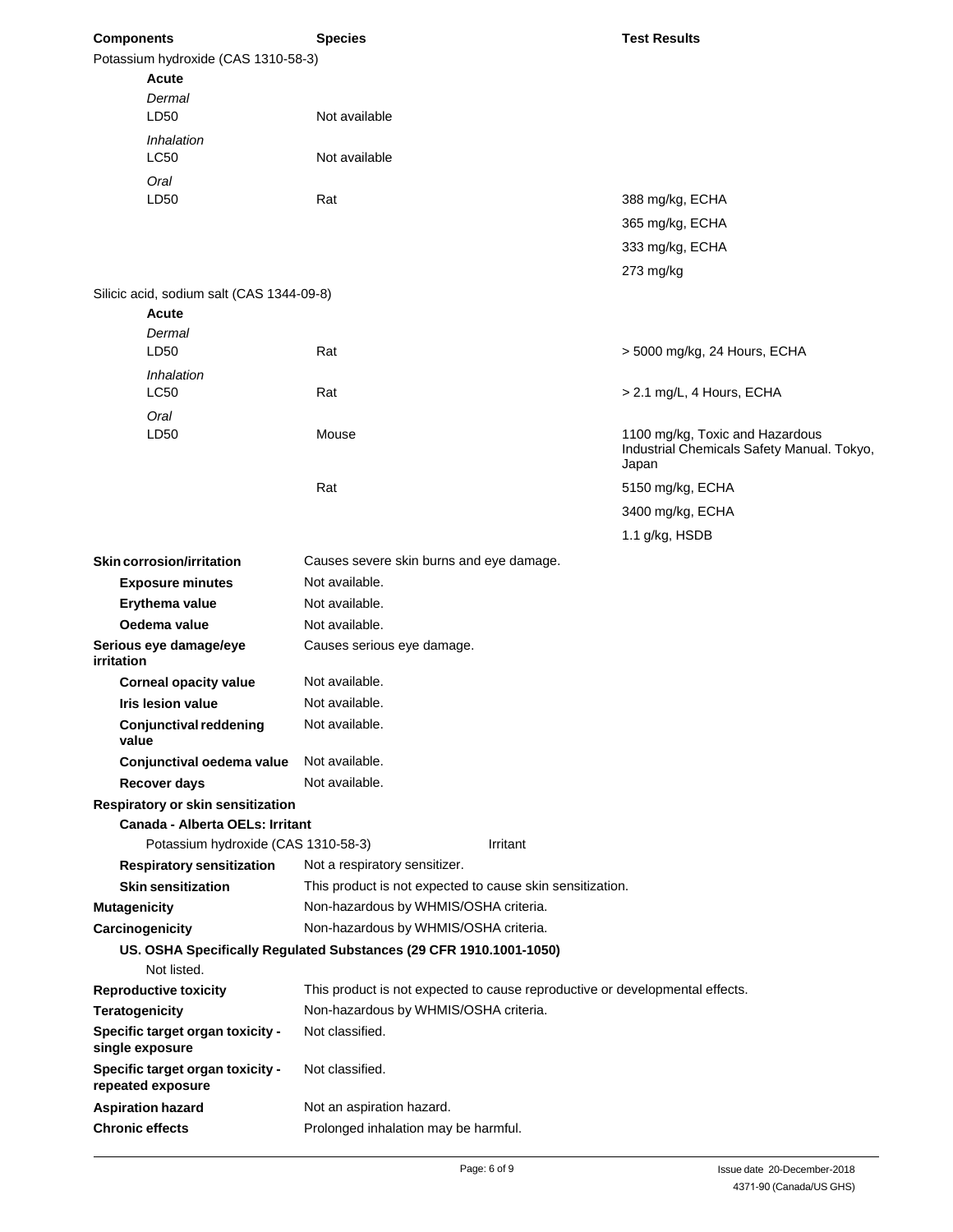|                                                                      |                                                                                                                                                                                                                        | 12. Ecological Information                                                                                                                                                                                                 |                              |  |
|----------------------------------------------------------------------|------------------------------------------------------------------------------------------------------------------------------------------------------------------------------------------------------------------------|----------------------------------------------------------------------------------------------------------------------------------------------------------------------------------------------------------------------------|------------------------------|--|
| <b>Ecotoxicity</b>                                                   | Components of this product have been identified as having potential environmental concerns. See<br>below                                                                                                               |                                                                                                                                                                                                                            |                              |  |
| Ecotoxicological data                                                |                                                                                                                                                                                                                        |                                                                                                                                                                                                                            |                              |  |
| <b>Components</b>                                                    |                                                                                                                                                                                                                        | <b>Species</b>                                                                                                                                                                                                             | <b>Test Results</b>          |  |
| Potassium hydroxide (CAS 1310-58-3)                                  |                                                                                                                                                                                                                        |                                                                                                                                                                                                                            |                              |  |
| <b>Aquatic</b>                                                       |                                                                                                                                                                                                                        |                                                                                                                                                                                                                            |                              |  |
| Fish                                                                 | <b>LC50</b>                                                                                                                                                                                                            | Western mosquitofish (Gambusia affinis) 80 mg/L, 96 hours                                                                                                                                                                  |                              |  |
| Silicic acid, sodium salt (CAS 1344-09-8)                            |                                                                                                                                                                                                                        |                                                                                                                                                                                                                            |                              |  |
| <b>Aquatic</b>                                                       |                                                                                                                                                                                                                        |                                                                                                                                                                                                                            |                              |  |
| Crustacea                                                            | EC50                                                                                                                                                                                                                   | Water flea (Ceriodaphnia dubia)                                                                                                                                                                                            | $0.28 - 0.57$ mg/L, 48 hours |  |
| Fish                                                                 | <b>LC50</b>                                                                                                                                                                                                            | Western mosquitofish (Gambusia affinis) 1800 mg/L, 96 hours                                                                                                                                                                |                              |  |
| Persistence and degradability                                        |                                                                                                                                                                                                                        | No data is available on the degradability of this product.                                                                                                                                                                 |                              |  |
| <b>Bioaccumulative potential</b>                                     | No data available.                                                                                                                                                                                                     |                                                                                                                                                                                                                            |                              |  |
| <b>Mobility in soil</b>                                              | No data available.                                                                                                                                                                                                     |                                                                                                                                                                                                                            |                              |  |
| <b>Mobility in general</b>                                           | Not available.                                                                                                                                                                                                         |                                                                                                                                                                                                                            |                              |  |
| Other adverse effects                                                |                                                                                                                                                                                                                        | No other adverse environmental effects (e.g. ozone depletion, photochemical ozone creation<br>potential, endocrine disruption, global warming potential) are expected from this component.                                 |                              |  |
|                                                                      |                                                                                                                                                                                                                        | <b>13. Disposal Considerations</b>                                                                                                                                                                                         |                              |  |
| <b>Disposal instructions</b>                                         |                                                                                                                                                                                                                        | Collect and reclaim or dispose in sealed containers at licensed waste disposal site. Dispose of<br>contents/container in accordance with local/regional/national/international regulations.                                |                              |  |
| Local disposal regulations                                           |                                                                                                                                                                                                                        | Dispose in accordance with all applicable regulations.                                                                                                                                                                     |                              |  |
| Hazardous waste code                                                 | D002: Waste Corrosive material $[PH \le 2$ or =>12.5, or corrosive to steel]<br>The waste code should be assigned in discussion between the user, the producer and the waste<br>disposal company.                      |                                                                                                                                                                                                                            |                              |  |
| Waste from residues / unused<br>products                             | Dispose of in accordance with local regulations. Empty containers or liners may retain some<br>product residues. This material and its container must be disposed of in a safe manner (see:<br>Disposal instructions). |                                                                                                                                                                                                                            |                              |  |
| <b>Contaminated packaging</b>                                        | Since emptied containers may retain product residue, follow label warnings even after container is<br>emptied. Empty containers should be taken to an approved waste handling site for recycling or<br>disposal.       |                                                                                                                                                                                                                            |                              |  |
|                                                                      |                                                                                                                                                                                                                        | <b>14. Transport Information</b>                                                                                                                                                                                           |                              |  |
| <b>Transport of Dangerous Goods</b><br>(TDG) Proof of Classification |                                                                                                                                                                                                                        | Classification Method: Classified as per Part 2, Sections 2.1 – 2.8 of the Transportation of<br>Dangerous Goods Regulations. If applicable, the technical name and the classification of the<br>product will appear below. |                              |  |
| U.S. Department of Transportation (DOT)                              |                                                                                                                                                                                                                        |                                                                                                                                                                                                                            |                              |  |
| <b>Basic shipping requirements:</b>                                  |                                                                                                                                                                                                                        |                                                                                                                                                                                                                            |                              |  |
| <b>UN number</b>                                                     | <b>UN3266</b>                                                                                                                                                                                                          |                                                                                                                                                                                                                            |                              |  |
| Proper shipping name<br><b>Technical name</b>                        | Potassium hydroxide                                                                                                                                                                                                    | Corrosive liquid, basic, inorganic, n.o.s.                                                                                                                                                                                 |                              |  |
| <b>Hazard class</b>                                                  | 8                                                                                                                                                                                                                      |                                                                                                                                                                                                                            |                              |  |
| <b>Packing group</b>                                                 | Ш                                                                                                                                                                                                                      |                                                                                                                                                                                                                            |                              |  |
| <b>Special provisions</b>                                            |                                                                                                                                                                                                                        | 386, B2, IB2, T11, TP2, TP27                                                                                                                                                                                               |                              |  |
| <b>Packaging exceptions</b><br>Packaging non bulk                    | 154<br>202                                                                                                                                                                                                             |                                                                                                                                                                                                                            |                              |  |
| Packaging bulk                                                       | 242                                                                                                                                                                                                                    |                                                                                                                                                                                                                            |                              |  |
| <b>Transportation of Dangerous Goods (TDG - Canada)</b>              |                                                                                                                                                                                                                        |                                                                                                                                                                                                                            |                              |  |
| <b>Basic shipping requirements:</b>                                  |                                                                                                                                                                                                                        |                                                                                                                                                                                                                            |                              |  |
| <b>UN</b> number                                                     | <b>UN3266</b>                                                                                                                                                                                                          |                                                                                                                                                                                                                            |                              |  |
| Proper shipping name                                                 |                                                                                                                                                                                                                        | CORROSIVE LIQUID, BASIC, INORGANIC, N.O.S.                                                                                                                                                                                 |                              |  |
| <b>Technical name</b><br><b>Hazard class</b>                         | Potassium hydroxide<br>8                                                                                                                                                                                               |                                                                                                                                                                                                                            |                              |  |
| Packing group                                                        | Ш                                                                                                                                                                                                                      |                                                                                                                                                                                                                            |                              |  |
| <b>Special provisions</b>                                            | 16                                                                                                                                                                                                                     |                                                                                                                                                                                                                            |                              |  |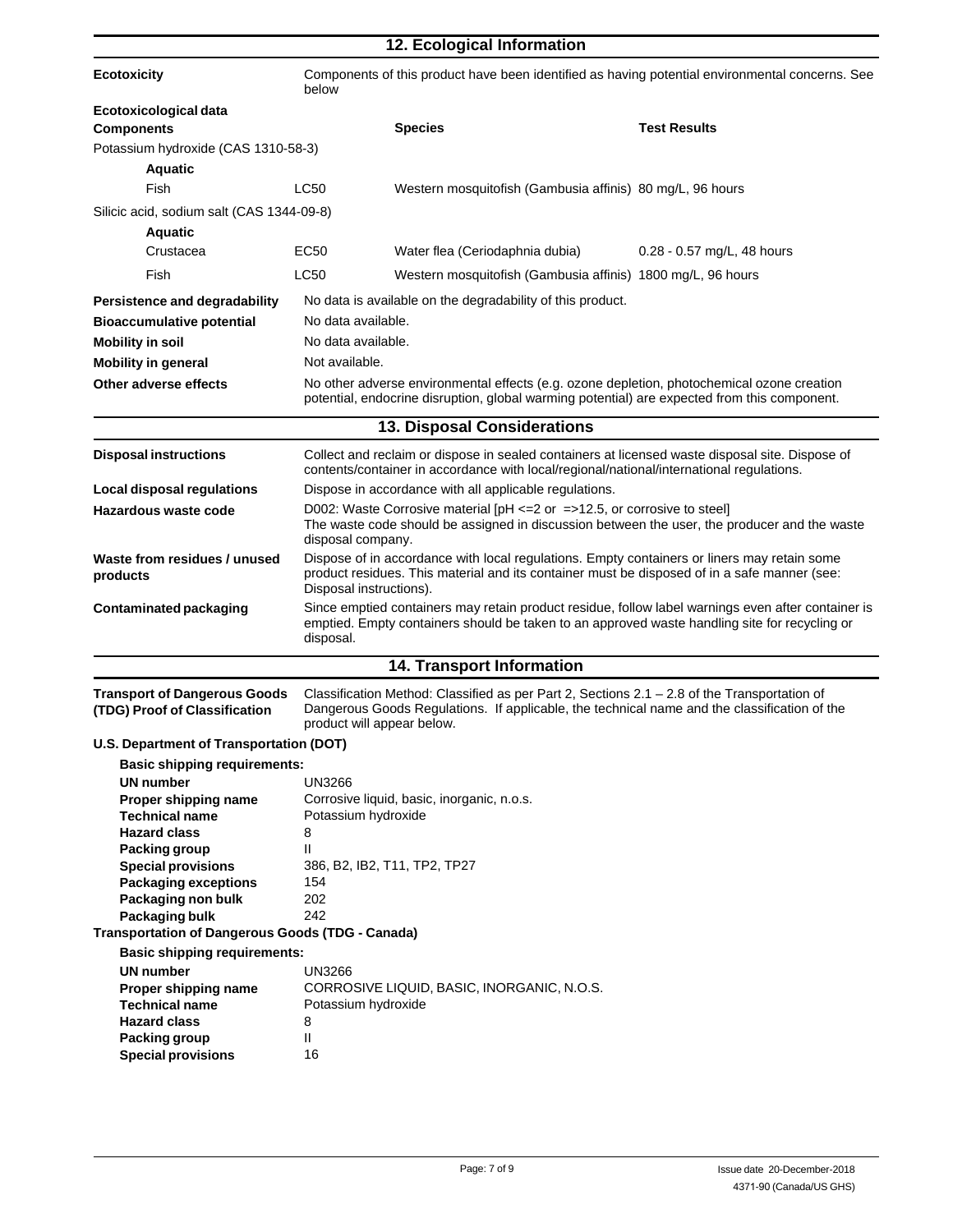

## **15. Regulatory Information**

| <b>Canadian federal regulations</b>                                                                                                 | This product has been classified in accordance with the hazard criteria of the HPR and the SDS<br>contains all the information required by the HPR. |  |  |
|-------------------------------------------------------------------------------------------------------------------------------------|-----------------------------------------------------------------------------------------------------------------------------------------------------|--|--|
| Export Control List (CEPA 1999, Schedule 3)<br>Not listed.<br><b>Greenhouse Gases</b><br>Not listed.                                |                                                                                                                                                     |  |  |
| <b>Precursor Control Regulations</b>                                                                                                |                                                                                                                                                     |  |  |
| Not regulated.                                                                                                                      |                                                                                                                                                     |  |  |
| <b>WHMIS 2015 Exemptions</b>                                                                                                        | Not applicable                                                                                                                                      |  |  |
| <b>US federal regulations</b>                                                                                                       | This product is a "Hazardous Chemical" as defined by the OSHA Hazard Communication<br>Standard, 29 CFR 1910.1200.                                   |  |  |
|                                                                                                                                     | TSCA Section 12(b) Export Notification (40 CFR 707, Subpt. D)                                                                                       |  |  |
| All chemicals used are on the TSCA inventory.                                                                                       |                                                                                                                                                     |  |  |
| <b>CERCLA Hazardous Substance List (40 CFR 302.4)</b>                                                                               |                                                                                                                                                     |  |  |
| Potassium hydroxide (CAS 1310-58-3)<br>Listed.<br>US. OSHA Specifically Regulated Substances (29 CFR 1910.1001-1050)<br>Not listed. |                                                                                                                                                     |  |  |
|                                                                                                                                     | Superfund Amendments and Reauthorization Act of 1986 (SARA)                                                                                         |  |  |
| <b>Hazard categories</b>                                                                                                            | Immediate Hazard - Yes<br>Delayed Hazard - No<br>Fire Hazard - No<br>Pressure Hazard - No<br>Reactivity Hazard - No                                 |  |  |
| <b>SARA 302 Extremely</b><br>hazardous substance                                                                                    | No                                                                                                                                                  |  |  |
| SARA 311/312 Hazardous<br>chemical                                                                                                  | No                                                                                                                                                  |  |  |
| SARA 313 (TRI reporting)<br>Not regulated.                                                                                          |                                                                                                                                                     |  |  |
| Other federal regulations                                                                                                           |                                                                                                                                                     |  |  |
|                                                                                                                                     | Clean Air Act (CAA) Section 112 Hazardous Air Pollutants (HAPs) List                                                                                |  |  |
| Not regulated.<br>Not regulated.                                                                                                    | Clean Air Act (CAA) Section 112(r) Accidental Release Prevention (40 CFR 68.130)                                                                    |  |  |
| <b>Clean Water Act (CWA)</b><br><b>Section 112(r) (40 CFR</b><br>68.130)                                                            | Hazardous substance                                                                                                                                 |  |  |